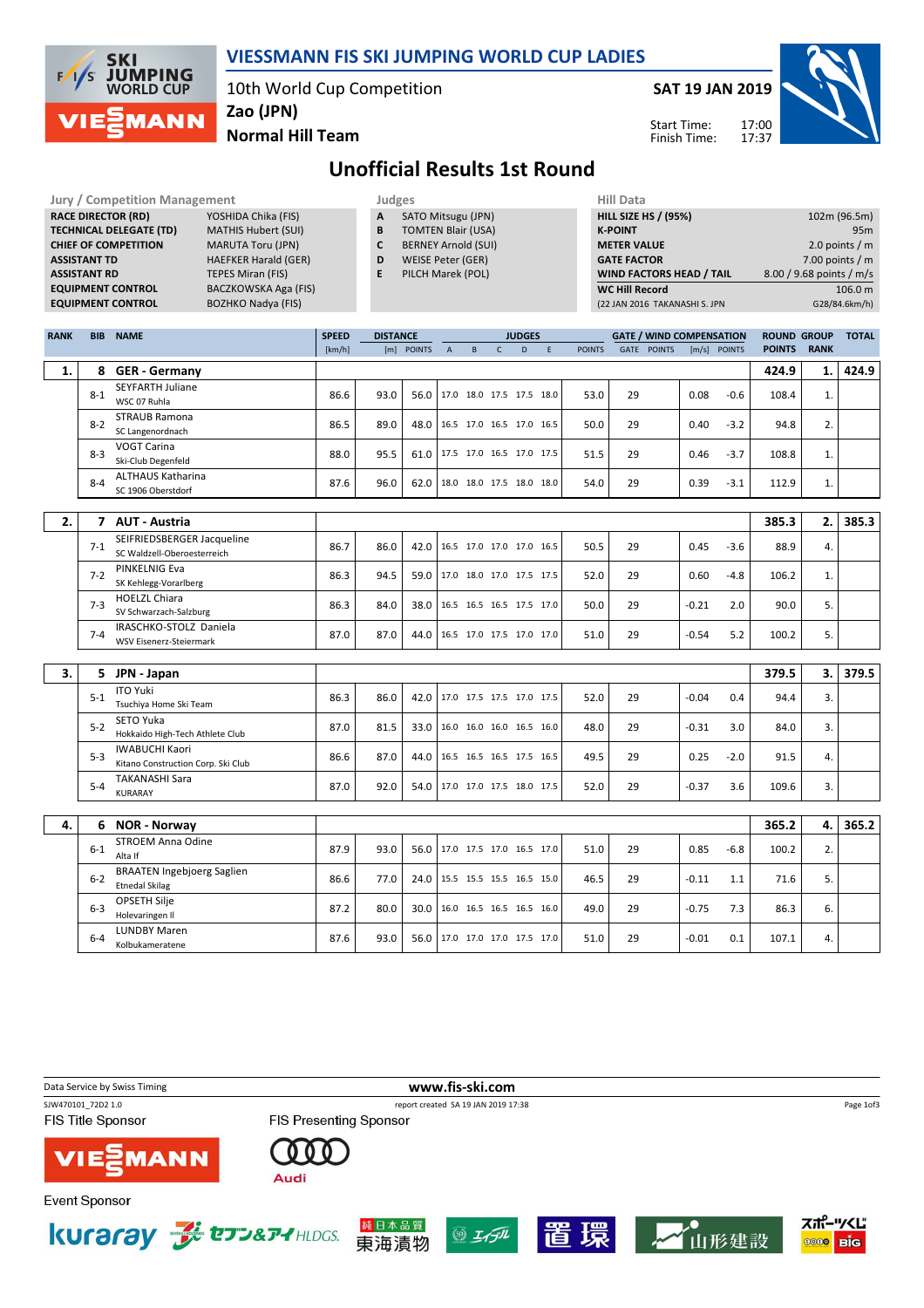VIESSMANN FIS SKI JUMPING WORLD CUP LADIES

10th World Cup Competition



Normal Hill Team

Zao (JPN)

Start Time: Finish Time:

## Unofficial Results 1st Round

| <b>RANK</b> | <b>BIB</b>   | <b>NAME</b>                                                | <b>SPEED</b> | <b>DISTANCE</b> |                                 |                                 |                          |              | <b>JUDGES</b> |   |               |    | <b>GATE / WIND COMPENSATION</b> |         |               | <b>ROUND GROUP</b> |             | <b>TOTAL</b> |
|-------------|--------------|------------------------------------------------------------|--------------|-----------------|---------------------------------|---------------------------------|--------------------------|--------------|---------------|---|---------------|----|---------------------------------|---------|---------------|--------------------|-------------|--------------|
|             |              |                                                            | [km/h]       |                 | [m] POINTS                      | $\overline{A}$                  | B                        | $\mathsf{C}$ | D             | F | <b>POINTS</b> |    | <b>GATE POINTS</b>              |         | [m/s] POINTS  | <b>POINTS</b>      | <b>RANK</b> |              |
| 5.          | 4            | SLO - Slovenia                                             |              |                 |                                 |                                 |                          |              |               |   |               |    |                                 |         |               | 356.9              | 5. I        | 356.9        |
|             | $4 - 1$      | ROGELJ Spela<br>SSK Ilirija                                | 85.5         | 83.0            | 36.0                            |                                 | 16.5 16.5 16.5 17.0 16.5 |              |               |   | 49.5          | 29 |                                 | 0.85    | $-6.8$        | 78.7               | 5.          |              |
|             | $4 - 2$      | <b>VTIC Maja</b><br>SD Zabrdje                             | 86.7         | 72.0            | 14.0                            |                                 | 15.5 16.0 15.5 16.0 15.5 |              |               |   | 47.0          | 29 |                                 | $-0.43$ | 4.2           | 65.2               | 6.          |              |
|             | $4 - 3$      | <b>BOGATAJ Ursa</b><br>SSK Ilirija                         | 86.7         | 91.5            |                                 | 53.0 16.5 16.5 17.0 17.5 17.0   |                          |              |               |   | 50.5          | 29 |                                 | 0.23    | $-1.8$        | 101.7              | 2.          |              |
|             | $4 - 4$      | <b>KRIZNAR Nika</b><br>Ssk Alpina ziri                     | 87.0         | 96.5            |                                 | 63.0 16.5 17.0 17.5 17.0 17.5   |                          |              |               |   | 51.5          | 29 |                                 | 0.40    | $-3.2$        | 111.3              | 2.          |              |
|             |              |                                                            |              |                 |                                 |                                 |                          |              |               |   |               |    |                                 |         |               |                    |             |              |
| 6.          |              | 3 RUS - Russia                                             |              |                 |                                 |                                 |                          |              |               |   |               |    |                                 |         |               | 332.1              | 6.          | 332.1        |
|             | $3 - 1$      | <b>KUSTOVA Alexandra</b><br>SK MO SHVSM ODYSHS CSP MAGADAN | 86.3         | 80.5            | 31.0                            |                                 | 16.0 16.0 15.5 16.0 16.0 |              |               |   | 48.0          | 29 |                                 | 0.55    | $-4.4$        | 74.6               | 6.          |              |
|             | $3-2$        | <b>BARANTCEVA Aleksandra</b><br><b>MO TSOVS Kirov</b>      | 86.2         | 80.0            | 30.0                            |                                 | 16.0 16.0 16.0 16.0 16.0 |              |               |   | 48.0          | 29 |                                 | 0.28    | $-2.2$        | 75.8               | 4.          |              |
|             | $3 - 3$      | <b>TIKHONOVA Sofia</b><br>Saint-Petersburg KOR1 Dinamo     | 86.7         | 90.0            | 50.0                            |                                 | 17.0 16.5 16.5 17.0 17.0 |              |               |   | 50.5          | 29 |                                 | 0.57    | $-4.6$        | 95.9               | 3.          |              |
|             | $3 - 4$      | <b>IAKOVLEVA Lidija</b><br>Saint-Petersburg KOR1 Dinamo    | 86.5         | 82.5            |                                 | 35.0   16.0 16.0 16.5 16.5 16.5 |                          |              |               |   | 49.0          | 29 |                                 | $-0.19$ | 1.8           | 85.8               | 6.          |              |
|             |              |                                                            |              |                 |                                 |                                 |                          |              |               |   |               |    |                                 |         |               |                    |             |              |
| 7.          | $\mathbf{1}$ | <b>USA - United States Of America</b>                      |              |                 |                                 |                                 |                          |              |               |   |               |    |                                 |         |               | 202.2              | 7.1         | 202.2        |
|             | $1 - 1$      | <b>SANKEY Logan</b><br>Steamboat Springs Winter Sports Clu | 85.2         | 59.5            | -11.0                           |                                 | 14.5 15.5 15.0 15.0 15.0 |              |               |   | 45.0          | 29 |                                 |         | $1.34 - 10.7$ | 23.3               | 7.          |              |
|             | $1 - 2$      | <b>GERAGHTY-MOATS Tara</b><br>New York Ski Ed Foundation   | 86.7         | 66.5            | 3.0                             |                                 | 14.5 14.0 13.5 15.0 14.0 |              |               |   | 42.5          | 29 |                                 | $-0.15$ | 1.5           | 47.0               | 8.          |              |
|             | $1 - 3$      | <b>LUSSI Nina</b><br>New York Ski Ed Foundation            | 86.6         | 78.5            | 27.0                            |                                 | 16.0 16.0 16.0 16.0 16.0 |              |               |   | 48.0          | 29 |                                 | $-0.09$ | 0.9           | 75.9               | 8.          |              |
|             | $1 - 4$      | <b>ENGLUND Nita</b><br>Kiwanis Ski Club                    | 86.8         | 71.0            | 12.0   15.5 15.5 16.0 16.0 15.0 |                                 |                          |              |               |   | 47.0          | 29 |                                 | 0.37    | $-3.0$        | 56.0               | 7.          |              |
|             |              |                                                            |              |                 |                                 |                                 |                          |              |               |   |               |    |                                 |         |               |                    |             |              |
| 8.          |              | 2 CHN - China                                              |              |                 |                                 |                                 |                          |              |               |   |               |    |                                 |         |               | 192.6              | 8.          | 192.6        |
|             | $2 - 1$      | WANG Sijia                                                 | 85.9         | 50.0            | $-30.0$                         |                                 | 12.5 13.5 13.0 13.0 12.5 |              |               |   | 38.5          | 29 |                                 | $-0.04$ | 0.4           | 8.9                | 8.          |              |
|             | $2 - 2$      | <b>MATong</b><br>Chinese Ski Association                   | 87.0         | 68.0            | 6.01                            |                                 | 14.0 14.0 14.0 15.0 14.5 |              |               |   | 42.5          | 29 |                                 | 0.15    | $-1.2$        | 47.3               | 7.          |              |
|             | $2 - 3$      | LI Xueyao<br>Chinese Ski Association                       | 86.6         | 86.0            | 42.0                            |                                 | 15.5 16.0 16.5 16.5 16.5 |              |               |   | 49.0          | 29 |                                 | 0.66    | $-5.3$        | 85.7               | 7.          |              |
|             | $2 - 4$      | ZHOU Fangyu                                                | 86.4         | 70.0            | 10.0   14.0 14.0 14.5 14.5 13.5 |                                 |                          |              |               |   | 42.5          | 29 |                                 | 0.22    | $-1.8$        | 50.7               | 8.          |              |

Data Service by Swiss Timing **WWW.fis-ski.com** SJW470101\_72D2 1.0 report created SA 19 JAN 2019 17:38 Page 2of3FIS Title Sponsor FIS Presenting Sponsor 000 **MANN** Audi スポーツくじ Kuraray **Je to D&P4 HLDGS.** 純日本品質  $\circledS$   $H$ 境 山形建設 東海漬物 **OOOO** BIG



**SKI** 

 $F/1/S$ 

**JUMPING**<br>WORLD CUP

**MANN** 



**Event Sponsor**